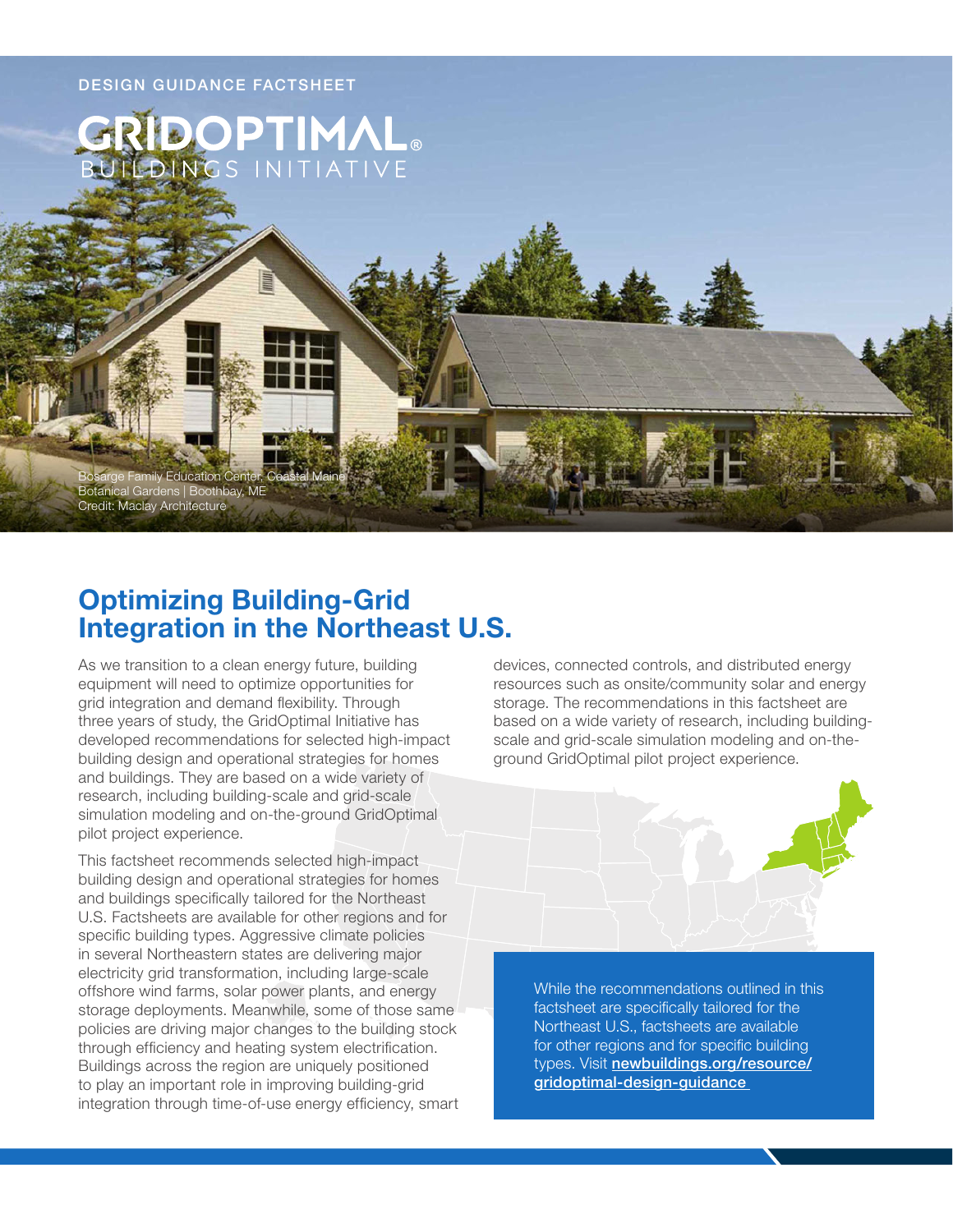### Top 5 GridOptimal Building Design and Operation Strategies:

#### **Northeast U.S.**

Efficiency and demand flexibility strategies have widely varying impacts across multiple building types, climates, and grid paradigms. These high-impact approaches can help improve building-grid integration outcomes on both sides of the meter in this region.



**Building envelope.** Buildings with well-insulated, airtight envelopes reduce winter heat loss and summer heat gain, decreasing HVAC energy needs while maintaining comfortable indoor temperatures. Additional passive measures such as west-facing shading, window treatments, and cool roofs can decrease peak cooling load needed on summer afternoons and peak winter heating demand, both of which typically occur during high-cost, highcarbon hours.



#### **Smart HVAC controls.**

Temperature setpoint and schedule adjustments such as setbacks, precooling, and preheating can deliver peak demand savings and shift load toward low-cost, lowcarbon hours. Communications standards such as OpenADR 2.0b enable current and future participation in demand response and similar programs.



**Energy storage.** Both battery electric and thermal (e.g., ice or hot water) storage systems can enable load shifting away from high-cost, high-carbon hours. Key benefits include energy cost savings, emissions reductions, and resilient operations. Systems designed only for resiliency may not deliver cost and carbon savings: co-optimize system design and dispatch to achieve the right balance of resiliency, cost savings, and carbon reductions.



#### **Managed EV charging.**

Electric vehicles (EVs) are a key decarbonization solution but charging adds substantial demand. Charging during off-peak hours, and reducing or staging charging during peak hours mitigates the impact. Special rates and generous incentives are often available for smart EV chargers.



**Efficient systems.** Efficient mechanical systems (HVAC and water heating) meet occupant thermal comfort needs with decreased energy use. Consider variable-capacity heat pump HVAC systems and grid-connected heat pump water heaters to maximize energy savings and carbon emissions reductions. Paired with an efficient building envelope, efficient systems improve resiliency by prolonging the building's ability to remain comfortable and habitable through a partial or complete power outage. Efficient systems are an enabler and often an impact multiplier for demand flexibility.

# Key Enablers: Energy Efficiency and Distributed Energy Resources

**Energy efficiency** is critical: more-efficient buildings have lower operating costs, carbon impacts, and power demand. Efficient buildings with high-performance envelopes remain comfortable for longer without mechanical conditioning, widening the demand response potential and load shifting window.

**Passive strategies** can deliver targeted time-of-use energy savings. Insulation and air-sealing save energy all the time, but especially during peak conditions. West-facing shading and electrochromic windows reduce cooling demand during costly, high-carbon summer evenings.

**Active strategies** offer demand response by shifting load away from peak hours toward low-cost, lowcarbon hours. Automated grid-integrated controls on

HVAC, water heating, lighting, and appliances facilitate reliable, consistent load shifting during occupied and unoccupied hours.

**Distributed Energy Resources** (DERs) including solar PV, batteries, managed EV charging, and thermal energy storage can deliver energy flexibility. Target energy storage systems that can charge during the day and reduce evening demand. Co-optimize storage systems for both cost and carbon through real-time rate and carbon signals or by adding in a time-varying synthetic carbon cost. At a minimum, be solar-ready and storage-ready: reserve space and capacity in conduits and electrical panels for future DERs and related electric infrastructure.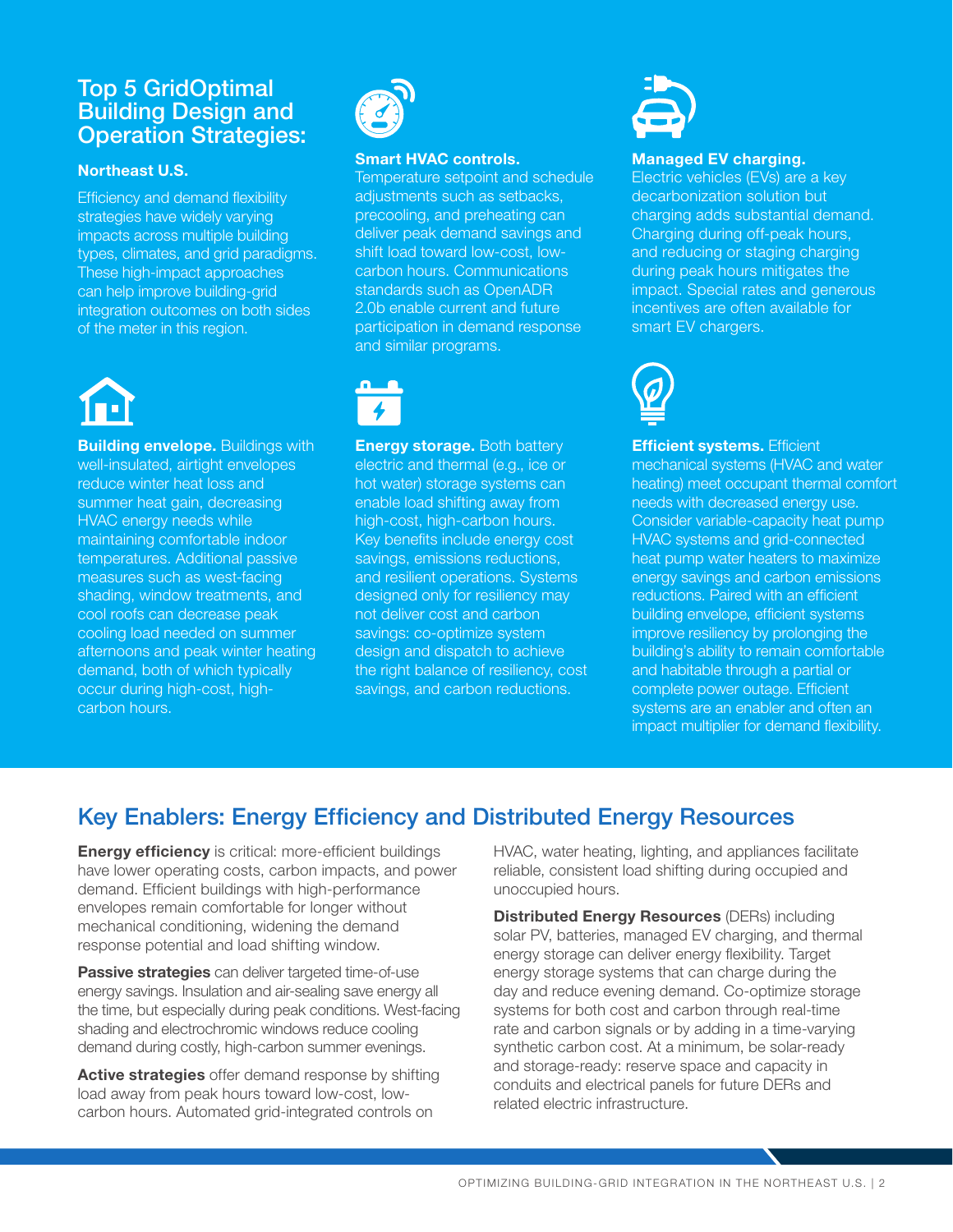### Designing and Operating Buildings in the Northeast Grid

The Northeast regional grid includes a mix of hydro, wind, solar, and fossil fuel energy sources. There is expected to be enough solar in the region to drive substantially cleaner daytime electricity, but evening and overnight hours, especially in the summer, remain relatively high-carbon due to the deployment of both baseload and peaker fossil fuel power plants.

In the summertime, overnight electricity can be as much as three times more carbon-intensive than midday electricity when solar power is available. Energy efficiency and demand flexibility are important both during summer and during winter—and the importance of heating season grid impacts will grow as more buildings electrify their heating systems.

To minimize carbon emissions from electricity consumption, identify hours in each season when high building demand coincides with high grid carbon factors. Search for energy-saving or demand flexibility opportunities in the end-uses and equipment that are driving significant building demand during those hours. Strategies that are well-suited to this grid paradigm include passive load shaping (e.g., west-facing shading or electrochromic glass), diurnal demand flexibility strategies (e.g., precooling, temperature setbacks) as well as short- to medium-duration energy storage (e.g., batteries, cold/hot water tanks).





© New Buildings Institute 2021

Hours with high net system load (dashed lines) tend to be more expensive and higher-carbon. Net system load equals total load minus renewable generation.

Electricity grids across the region are transforming toward zero carbon emissions. Buildings can enable this transition by focusing on time of use energy efficiency and demand flexibility.



All graphs and charts on this page show an average of 2036-2044 hourly data from the 2020 release of NREL's Cambium Standard Scenarios, available at <https://cambium.nrel.gov/>.